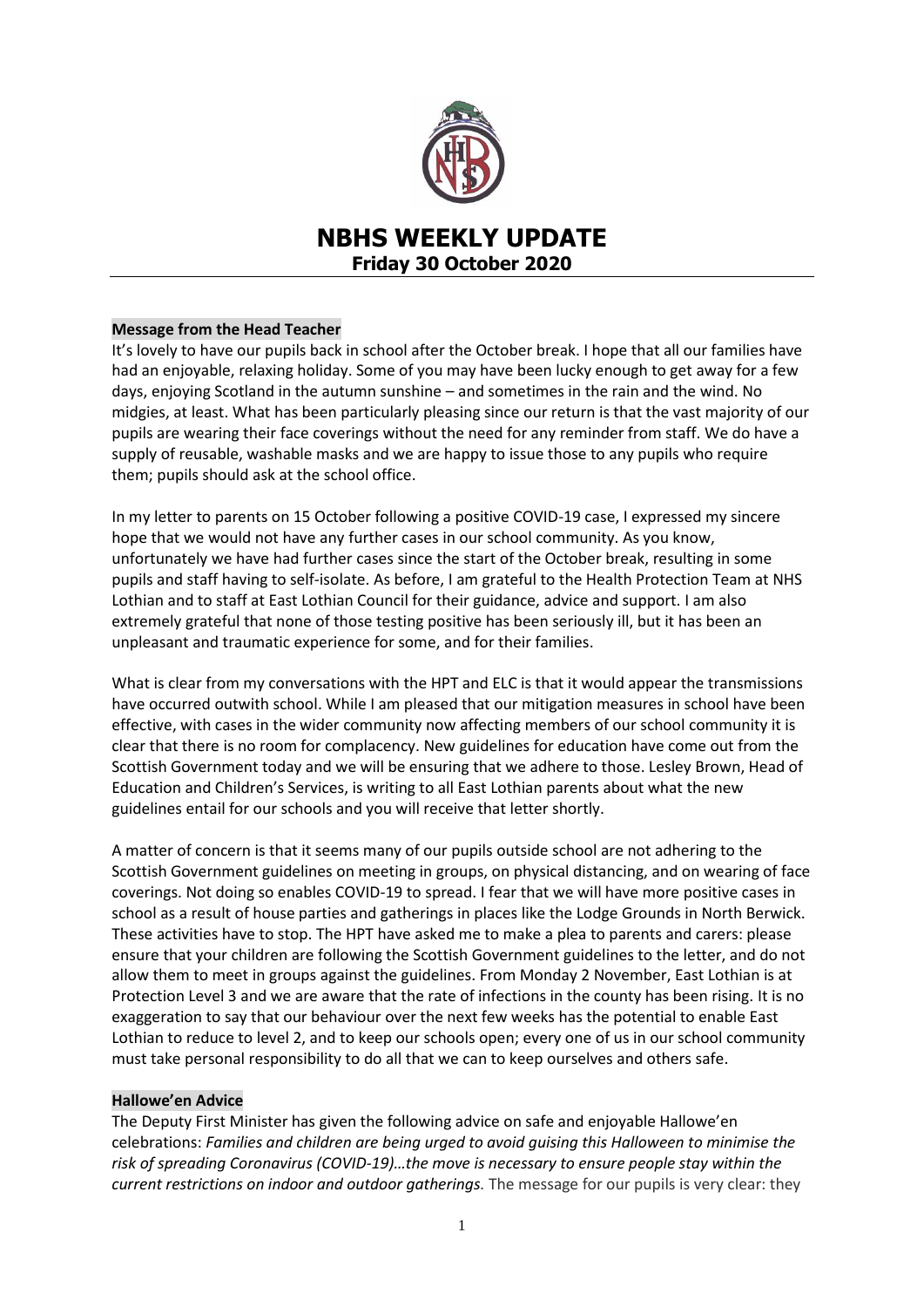must not be out in the community in groups this Saturday evening for Hallowe'en. We have been concerned to hear that a small number of NBHS pupils may have been making plans for Hallowe'en which would result in damage, disruption and, perhaps, distress in our local community. We trust that they will think better of this. The Police are aware and will be on patrol. Please can parents ensure that their children are enjoying safe and happy celebrations at home with family, and are not involved in anti-social behaviour in our community.

#### **Free School Meal Service**

For those receiving free school meals, the East Lothian facilities team will **[deliver free school meals](https://www.edubuzz.org/northberwickhigh/) [to the homes of pupils who are isolating](https://www.edubuzz.org/northberwickhigh/)**. Please call or email Lara Neri on 01620 894661, [lneri@northberwickhigh.elcschool.org.uk](mailto:lneri@northberwickhigh.elcschool.org.uk) if this applies to you. Parents/carers with a child who is isolating should not visit the school building to pick these up. Thank you.

### **Guardian Summaries**

If you are not already associated as a Google Classroom Guardian, please remind your child to complete the survey in their Google Classroom 'Home Class' in order to give permission for Guardian Summaries to be activated. This is a great way for parents to get an overview of tasks and assignments that are being set for pupils within their Google Classrooms.

## **Summary of the Changes to National Qualifications 2020-2021**

Parents of S4, S5 and S6 pupils have been emailed an overview document of the modifications to the National Qualifications this year: *National 3 and National 4 unit assessments and freestanding units at SCQF levels 5, 6 and 7*. Higher and Advanced Higher courses set out by subject in individual tables. This document can be accessed in the SQA 2020-2021 menu on the school website.

### **Assessment Calendar Senior Phase**

A 'National Course Assessment Calendar' can be accessed on the school website from Monday in the SQA 2020-21 menu on the website. This will provide, on a week to week basis, details of National Qualification assessment tasks that are being conducted across all subjects up to the Christmas holiday. As this is a 'live' calendar, there will likely be updates as the weeks proceed. Full details of Senior Phase prelims will by communicated by mid-November; we are still awaiting further guidance from SQA in relation to the assessment of National 5 courses before proceeding with preparations for Senior Phase prelims.

## **National 5 English Course Profile**

Please see attached letter from Mr Maxwell, Faculty Leader of Literacy.

#### **Return of forms**

All pupils were issued with 3 forms before the October break:

- PC1 form
- Pupil update form
- **•** Emergency closure form

If you are still to return these, can you please do so as soon as possible via tutor teachers.

## **NBHS PTA Virtual Festive Fair**

We are delighted to announce the PTA will be organising a Virtual Festive Fair (flyer attached) from the 16th November to 24th December 2020. We are creating and marketing a web page that will promote small local producers and businesses. With one click you will be able to browse the wide range of wonderful products our local businesses have to offer. Look out locally and on Facebook [NBHS PTA](https://www.facebook.com/nbhs.pta/?ref=bookmarks) and Twitter [@NbhsPta](https://twitter.com/NbhsPta) for more information in the coming weeks. This is a great opportunity to support local business and do your Christmas shopping in the comfort of your own home! Please remember to diarise the 16th November for when the website will go live.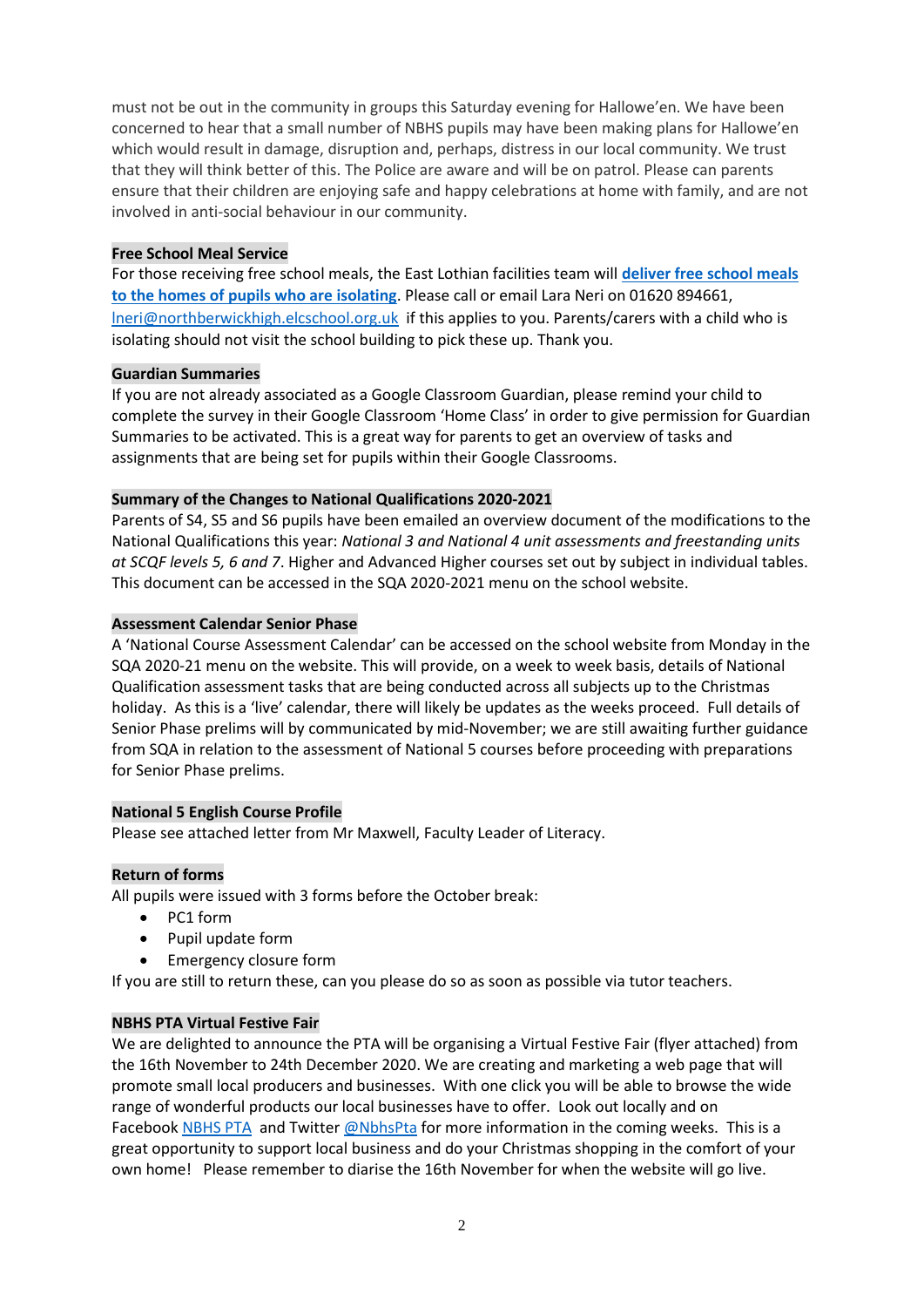If you are a local business and would like to participate, please apply for a stall (only £15 per stall) by clicking on the link in the attached flyer to access the application form or

email [ptanbhs@gmail.com.](mailto:ptanbhs@gmail.com) We will be promoting the event in the weekly update to parents, and on Facebook, Twitter and community boards.

### **East Lothian Consultation**

ELC is seeking feedback on the following draft policies:

- Included, Engaged & Involved: Inclusion, Equality and Accessibility for All the authority's [new inclusion policy](https://eastlothianconsultations.co.uk/education/anti-bullying-policy)
- *Respect for All: Promoting Positive and Respectful Relationships in All our Schools* the refreshed [anti-bullying policy.](https://eastlothianconsultations.co.uk/education/inclusion-equality-accessibility)

It would be very helpful if you, and your child, could review these policies and provide feedback.

### **S6 Pupils Driving their own Car to School**

Despite the backlog with driving tests due to the COVID-19 situation, a number of our S6 pupils have passed their test and we are delighted for them. Some are coming to school in their own cars, which is fine as long as they drive very, very slowly in the school park. Any S6 pupil bringing their own car to school must be aware that they cannot provide a lift to friends, as noted in the Scottish Government rules on Transport in Protection Level 3 areas of Scotland:

- *Active travel (walk, run, cycle, wheel) where possible*
- *Avoid car sharing with people outside extended household wherever possible*
- *Avoid non-essential use of public transport*
- *face coverings are compulsory on public transport*

## **Secondary School Golf Order of Merit Winter 9 Hole Events**

| Winter 9 hole dates             | Venue                |
|---------------------------------|----------------------|
| Fri 6 <sup>th</sup> Nov 2020    | <b>Haddington GC</b> |
| Fri 13 <sup>th</sup> Nov 2020   | <b>Gifford GC</b>    |
| Fri 29th Jan 2021               | ТВС                  |
| Fri 12th Feb 2021               | ТВС                  |
| Fri 26 <sup>th</sup> Feb 2021   | TBC                  |
| Fri 12 <sup>th</sup> March 2021 | ГВС                  |

Tee times: 1330 - 1415 Format: Stableford Price: Free of charge Closing date for entries: Friday one week prior Criteria: Open to players that attend Secondary School in East Lothian and have an official handicap To enter email **[kgreen@eastlothian.gov.uk](mailto:kgreen@eastlothian.gov.uk)**

Forthcoming 2021 Secondary School Golf Order of Merit 18 hole events Secondary School Order of Merit 2 Venue: Gullane No2 Date: Fri 19<sup>th</sup> March 2021 Closing date for entries: Fri 12th March 2021

Secondary School Order of Merit Event 3 Venue: Royal Musselburgh GC Date: Fri 26<sup>th</sup> March 2021 Closing date for entries: Fri 19<sup>th</sup> March 2021